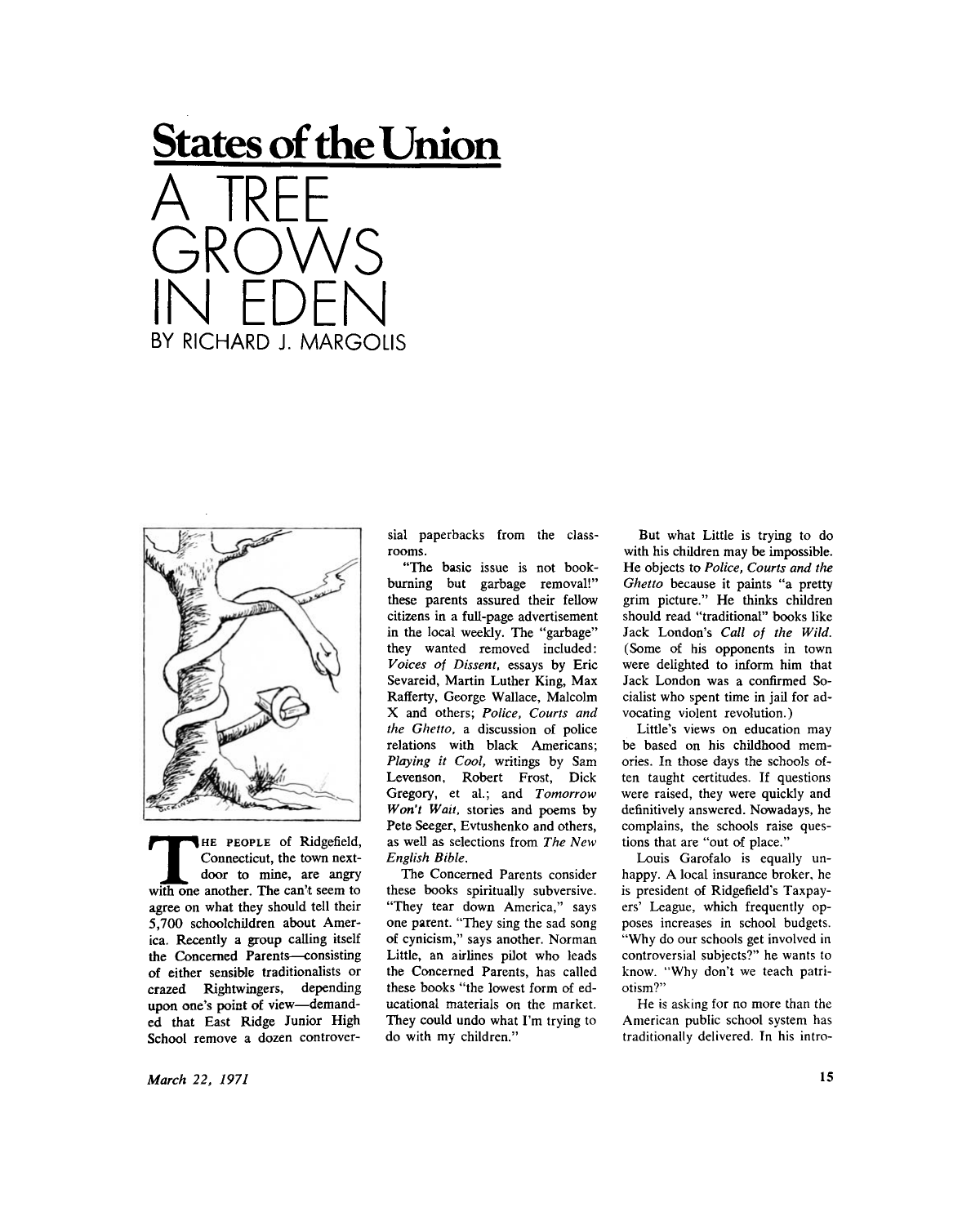duction to *The Government Class Book,* a civics text published in 1859, Andrew M. Young wrote, "To preserve and transmit the blessings of constitutional liberty, we need a healthy patriotism. It has been one of the objects of the writer to bring to view the excellencies of our system of government, and thus to lay, in the minds of youth, the basis of an enlightened patriotism."

Surely an admirable notion; after all, a nation that fails to appreciate its liberties will not keep them for long. The trouble comes when one's efforts to inspire "a healthy patriotism" lead to distortions. Andrew M. Young wrote his book on the eve of a Civil War that came close to wiping out "the blessings of constitutional liberty." Yet not once did he suggest to his readers that slavery was a political issue. Like so many textbook writers who followed him, he depicted America as a political Eden without a serpent and without a Tree of Knowledge—i.e., a sense of evil. He kept his readers innocent.

Our textbooks today, despite a good deal of educationist rhetoric to the contrary, are often just as misleading. They wave the flag in a manner that renders the flag ridiculous. "Last year," begins a characteristically fatuous world history text, "the hearts of many boys and girls beat a little faster as they read about the great achievements our ancestors made in building the Western Hemisphere."

Or they reduce debatable political questions to simplistic levels. I read an elementary history text not long ago that described Formosa as "an island of hope and freedom"; and another that treated our Abombing of Hiroshima and Nagasaki as necessary expedients, without bothering to suggest there was another way to look at it.

Such books have long been the despair of intelligent teachers, and in recent years some schools have either abandoned them altogether, or at least supplemented them with

other materials, especially paperbacks. Ridgefield schools are not exactly the cutting edge of the educational world, but they have introduced some interesting paperbacks in social science and English classrooms. Most of the paperbacks deal with "now" topics—racism, poverty, drugs—which students tend to feel are more "meaningful" than Euclid or *Ivanhoe.* One can see their point. Yet one wonders whether these contemporary subjects are being taught in a manner that gives students a sense of history and not simply a sense of outrage.

IN ANY CASE, these are precise-<br>ly the sort of subjects Garofalo<br>and his friends seek to expunge<br>—in the wrong way and for the N ANY CASE, these are precisely the sort of subjects Garofalo and his friends seek to expunge wrong reasons. They are asking the schools to "go back to basics," meaning not only the three Rs but the sort of mindless pride-of-country our schools have traditionally taught. As civil libertarians these parents are not very useful; indeed, they can be dangerous. As watchdogs of a national educational system given to faddishness—a system that sometimes seems more eager to be "relevant" than to be right—the Concerned Parents could do us all a service.

Today's passion for "relevance" can be just as silly as yesterday's passion for patriotic pap. I know of a high school course in critical thinking—not in Ridgefield—that has turned into a course in critical *feeling.* Some days the students form a circle and touch each other. That is interesting; it may even be helpful; but it is certainly not critical thinking.

Unfortunately, the Concerned Parents of this world seem to want neither relevance *nor* critical thinking. What they want is a school system that reflects their biases. They do not object to Formosa being portrayed as an island of hope; they *do*  object to Harlem being portrayed as an island of despair.

Sometimes they get their way. In

the case of the Ridgefield books, for example, they have had considerable success. School Superintendent David Weingast's response to the book-banners at first seemed to be thoughtful. "I do not believe," he said in part, "that pupils' patriotism and loyalty are endangered, provided the material is judiciously taught. I do not believe that youths' love of their country becomes attenuated by realization that their country is grappling with grievous problems. To recognize difficulties and to deal with them realistically is one sign of successful adulthood."

But then he issued orders that most of the books under attack either be moved to the senior high school or else be shelved. Under this ruling, if a teacher wants to use any of the shelved books, he will have to get "special written permission" from his principal and department chairman. To date, no teacher has tried.

Weingast came to Ridgefield four years ago ("I've learned to love small-town life!"). He had already survived 35 years in the political jungle of the Newark school system, so we may assume he knows something about the art of self-defense. But in this instance he has let his guard down. His teaching staff and a growing number of residents accuse him of having caved in to Right-wing pressures; the book-banners, meanwhile, insist he has not caved in enough. "I've tried to satisfy both extremes," Weingast says, suggesting that in matters of censorship there is a golden mean. "But everybody on both sides has gotten so glandular."

To a visitor Ridgefield seems not at all glandular. It looks like a painting by Norman Rockwell—a gracious New England village of stately mansions, thick maples and quaint shops which sell old pewter pots and heavy fireplace tongs. It seems to symbolize, in Heywood Broun's phrase, "the swaggering underemphasis of New England," a Yankee Eden that is both innocent